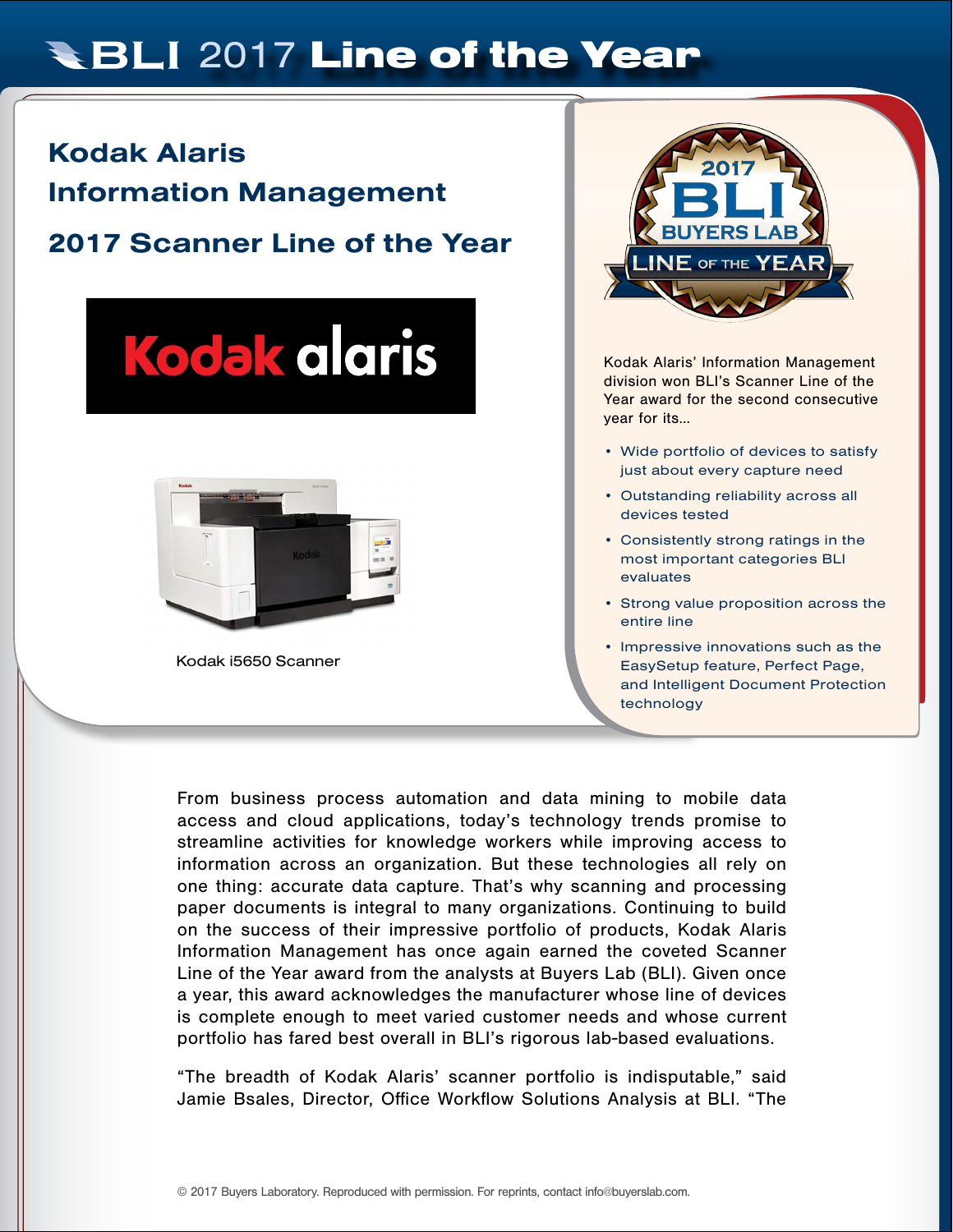company offers products in each speed range important to business buyers, from 20 page-per-minute workgroup scanners to high-volume production scanners capable of scanning 420 images per minute, so customers are sure to find the right scanner for their application. Moreover, the quality and robustness of those offerings is second to none. In fact, Kodak Alaris is the only major scanner manufacturer to have all current products tested by BLI—that's 18 in all—carry a rating of 'Highly Recommended' in our lab test reports."

### Exceptional Portfolio

Kodak Alaris has not only among the widest array of scanners in its arsenal, it also offers a number of award-winning devices and features...

- Kodak i5650 Scanner: Outstanding High-Volume Production Scanner, Winter 2017
- EasySetup feature: Outstanding Achievement in Innovation, Winter 2017
- Kodak i1190 Series: Outstanding A4 Large Workgroup Scanner, Summer 2016
- Kodak i4850 Scanner: Outstanding Budget-Friendly A3 High-Volume Production Scanner, Summer 2016
- Kodak i2900 Scanner: Outstanding A4 Flatbed Departmental Scanner, Summer 2013
- Plus 15 more BLI Pick award winners



Kodak i1190 Series



Kodak i4850 Scanner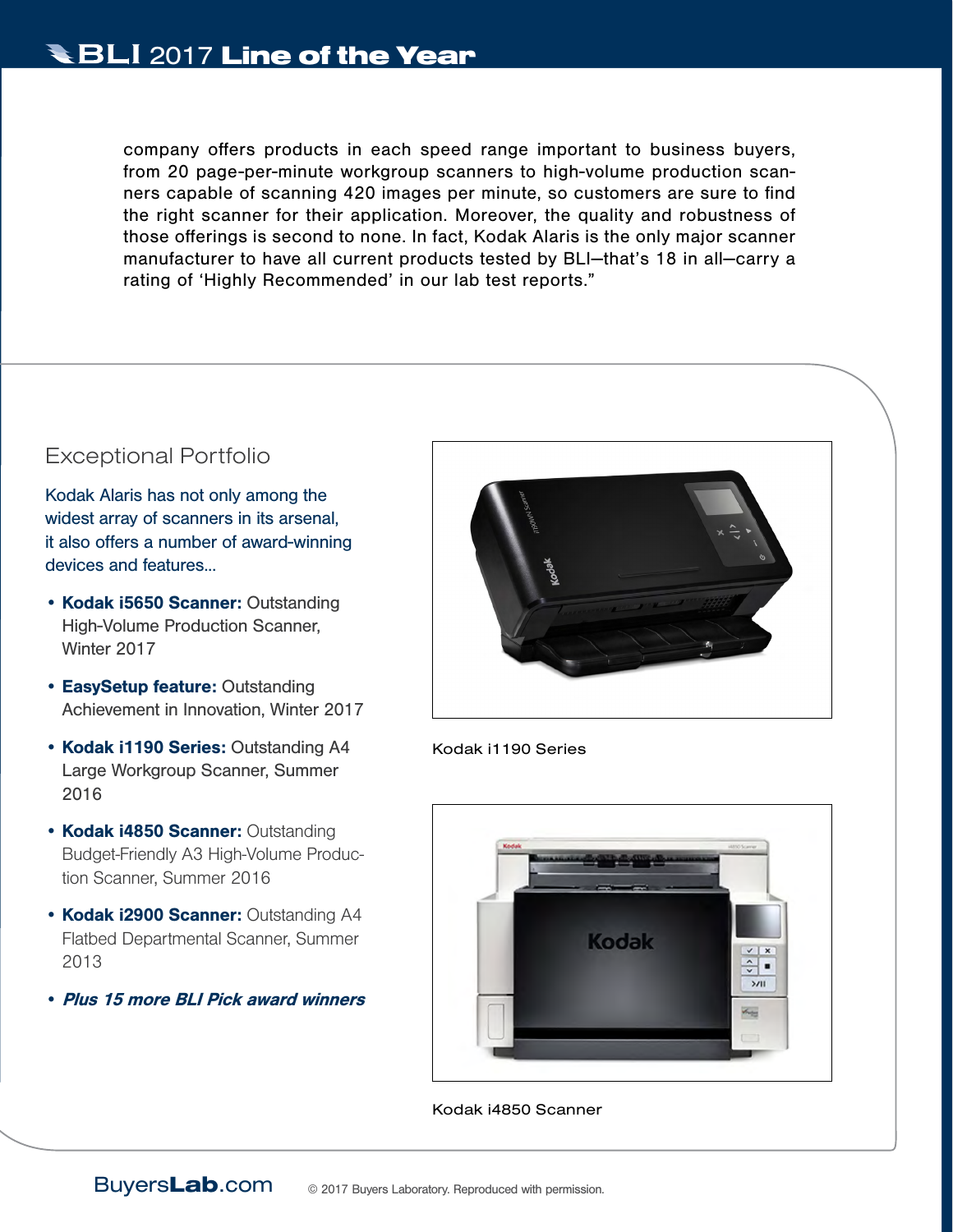In addition to those "Highly Recommended" overall ratings, the models tested by BLI consistently turned in impressive results in the test batteries that examine specific attributes, such as reliability, image quality, OCR accuracy, and productivity. "Kodak Alaris scanners typically earn a rating of 'Excellent' on our rigorous reliability tests, which means they exhibit few if any misfeeds when we run the machine to its maximum rated daily volume," noted U.S. Lab manager Joe Ellerman. "The drivers and utilities delivered with each scanner are also strong across the board, which enhances ease of use and helps to improve productivity of scan operators."

Several Kodak Alaris innovations add to the appeal of the product line. For example, many models feature Kodak Perfect Page technology that improves the

### "Kodak Alaris holds the most

Pick award wins out of any scanner manufacturer tested by BLI, and winning the Scanner Line of the Year award two years in a row is a significant achievement," said Siddhartha Bhattacharya, Vice President of Global Marketing for Kodak Alaris' Information Management division. "This recognition validates our commitment to providing an unmatched portfolio of information management solutions that enable customers to achieve digital transformation. The combination of our science, technology and partnerships acts as a force multiplier and provides the ecosystem required for companies large and small to use data to drive business efficiency, profitability, and growth." Siddhartha



# Bhattacharya

Vice President of Global Marketing, Kodak Alaris Information Management